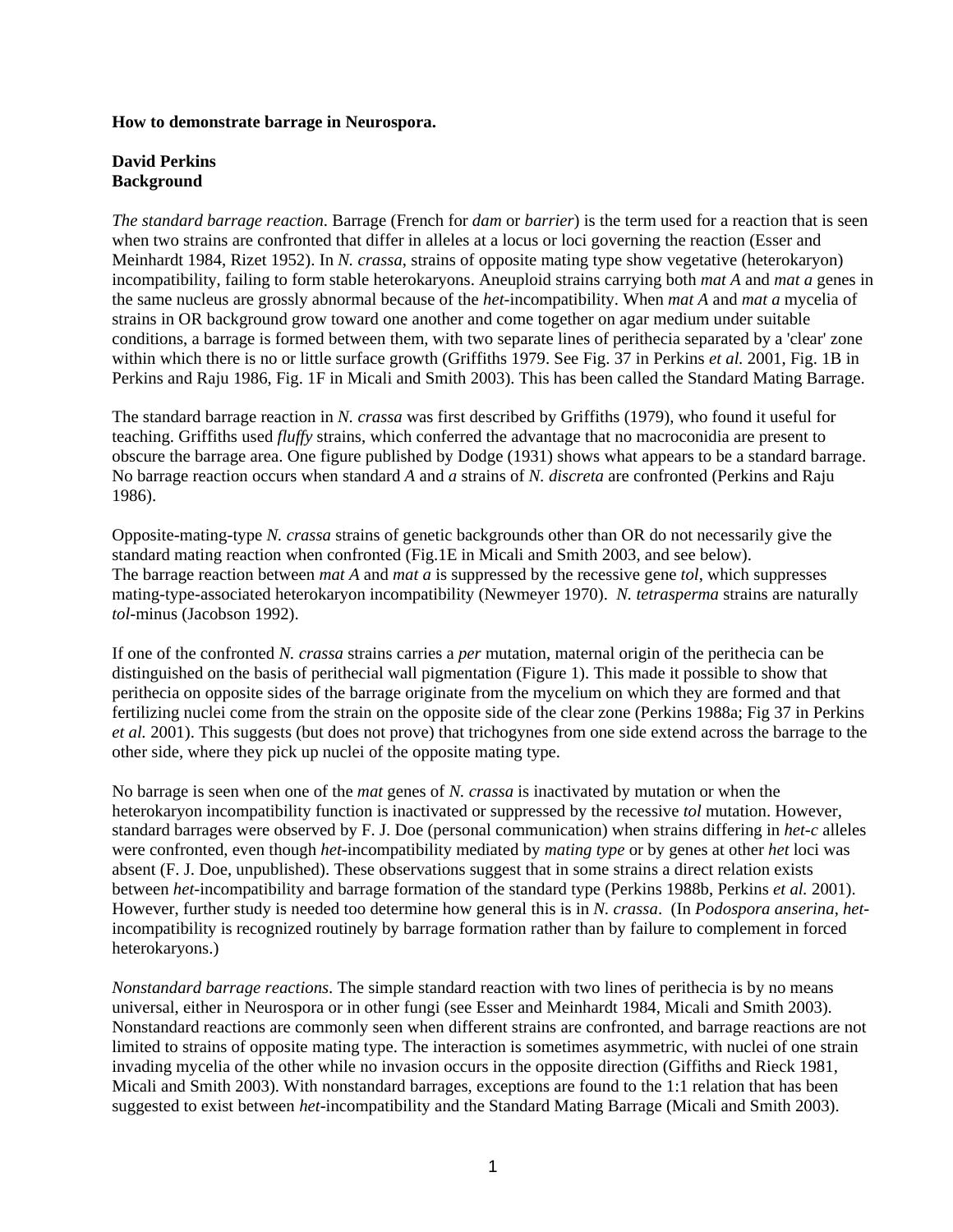Strains are listed below that are suitable for demonstrating the Standard Mating Barrage. Their usefulness is by no means limited to teaching. They should also be useful for further research into the mechanism, providing a reference to which experiments with nonstandard barrages can be compared. For strains and procedures used in examining nonstandard barrage reactions, see Micali and Smith (2003).

## **Procedure**

Optimal conditions for barrage formation using conidiating strains were described by Micali and Smith (2003): About 20 ml of synthetic cross medium (Westergaard and Mitchell 1947), with 1.5% sucrose and 1.5% agar , is used for each 8.5 cm diameter plate, giving an agar thickness of  $\sim$ 4 mm. Strains are confronted in pairs, each strain being inoculated twice on each plate, at spots 3 cm apart in alternate quadrants, using about 2 µl of a conidial suspension. Plates are incubated at 24°C in alternating dark and light. For nonconidiating strains, uniform sized pieces cut from a fresh mycelial lawn are used as inocula.

Standard *fluffy* testers are recommended for the standard reaction: *fl A* (FGSC 4317) and *fl a* (FGSC 4347), or *fl A* (FGSC 6682) and *fl a* (FGSC 6683) (Perkins *et al.* 1989). If a color marker is desired that will reveal the origin of the perithecial wall and identify which strain was the female parent, one of the following can be used: *fl; per-1 A* (FGSC 3311), *fl; per-1 a* (FGSC 3312), *fl; per-1 al-3 A* (FGSC 3960), or *fl; per-1 al-3 a* (FGSC 3120).

## **References**

Dodge, B. O. 1931. Inheritance of the albinistic non-conidial characters in interspecific hybrids in Neurospora. Mycologia 23: 1-50. (Plate 7, Fig. 13).

Griffiths, A. J. F. 1979. A Neurospora experiment for an introductory biology course. Neurospora Newslett. 26: 12.

Griffiths, A. J. F., and A. Rieck. 1981. Perithecial distribution patterns in standard and variant strains of *Neurospora crassa*. Can. J. Bot. 59: 2610- 2617.

Jacobson, D. J. 1992. Control of mating type heterokaryon incompatibility by the *tol* gene in *Neurospora crassa* and *Neurospora tetrasperma*. Genome 35: 347-353.

Micali, C. O., and M. L. Smith. 2003. On the independence of barrage formation and heterokaryon incompatibility in *Neurospora crassa*. Fungal Genet. Biol. 38: 209-219.

Newmeyer, D. 1970. A suppressor of the heterokaryon-incompatibility associated with mating type in *Neurospora crassa*. Can. J. Genet. Cytol. 12: 914-926.

Perkins, D. D. 1988a. Photoinduced carotenoid synthesis in perithecial wall tissue of *Neurospora crassa*. Fungal Genet. Newslett. 35: 38-39.

Perkins, D. D. 1988b. Main features of vegetative incompatibility in Neurospora. Fungal Genet. Newslett. 35: 44-46.

Perkins, D. D., and N. B. Raju. 1986. *Neurospora discreta*, a new heterothallic species defined by its crossing behavior. Exp. Mycol. 10: 323-338.